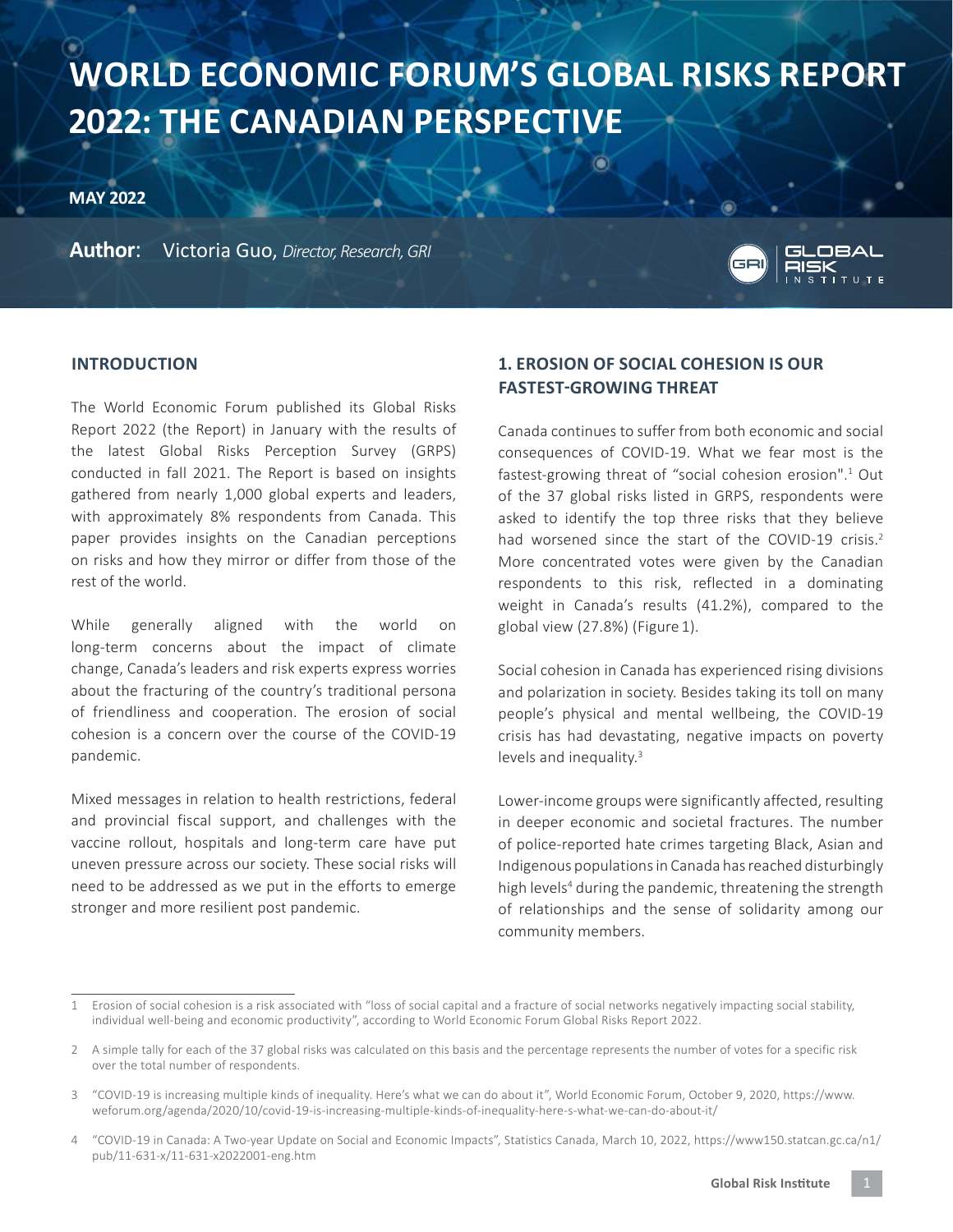

In addition to social cohesion erosion concerns, another difference was "failure of cyber security measures", identified by Canadian respondents among the top 5 growing critical threats. According to the World Economic Forum, "cybersecurity failure" scores especially high in high-income countries.<sup>5</sup> This is attributable to the rapid digitalization and increased dependency on technology during COVID-19 in advanced economies, like Canada, which lead to new and more intense cyber vulnerabilities.

### **2. GLASS HALF EMPTY?**

The global experts and leaders are not altogether hopeful about the outlook for the world, with the vast majority (84.2%) expressing their concerns or worries. Canadian participants are only marginally more positive on the world outlook overall yet, interestingly, none are strongly optimistic (Figure 2). It is worth noting that this result was before the spectre of war in Ukraine as GRPS was conducted in September-October 2021. It is expected that optimism has further declined due to world events in 2022 so far to date.



5 World Economic Forum Global Risk Report 2022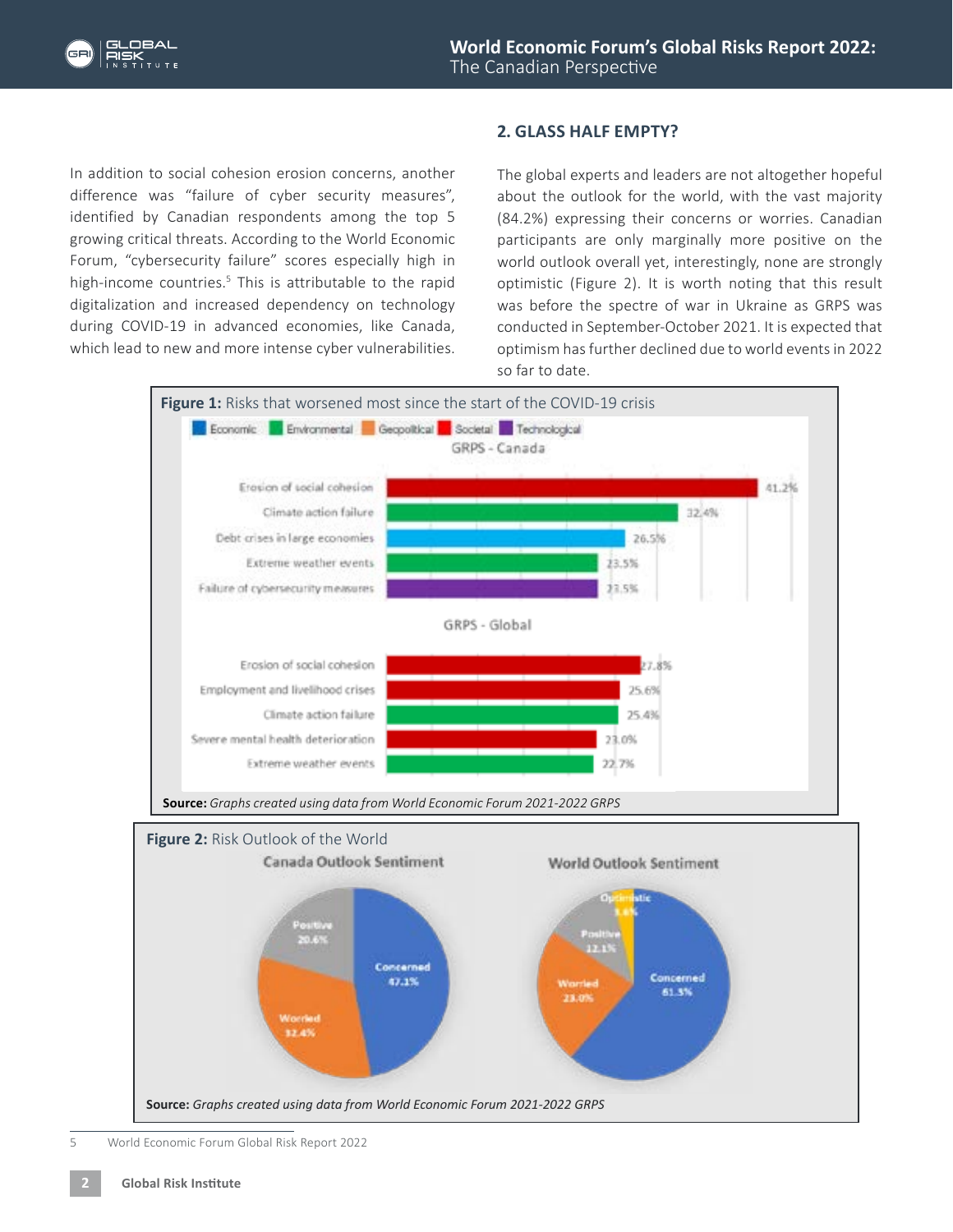

### **3. THE PRESSING CONCERN OF THE ENVIRONMENT**

Respondents were asked to identify when they believe a risk will become a critical threat to the world, within the short-term (0-2 years), medium-term (2-5 years), and long-term (5-10 years) timeframes.<sup>6</sup> While erosion of social cohesion is deemed as a top near-term threat by Canadian respondents, extreme weather events is ranked as the most significant risk in the global aggregated results (Figure 3).

The environmental concerns then further line up together as the time horizon extends. The top three long-term hazards of Canadian leaders were seen as consistent with the world as the environment, led by the hazard of climate action failure (Figure 4).



<sup>6</sup> A simple tally for each of the 37 global risks was calculated on this basis. The percentage represents the number of votes for a specific risk over the total number of respondents.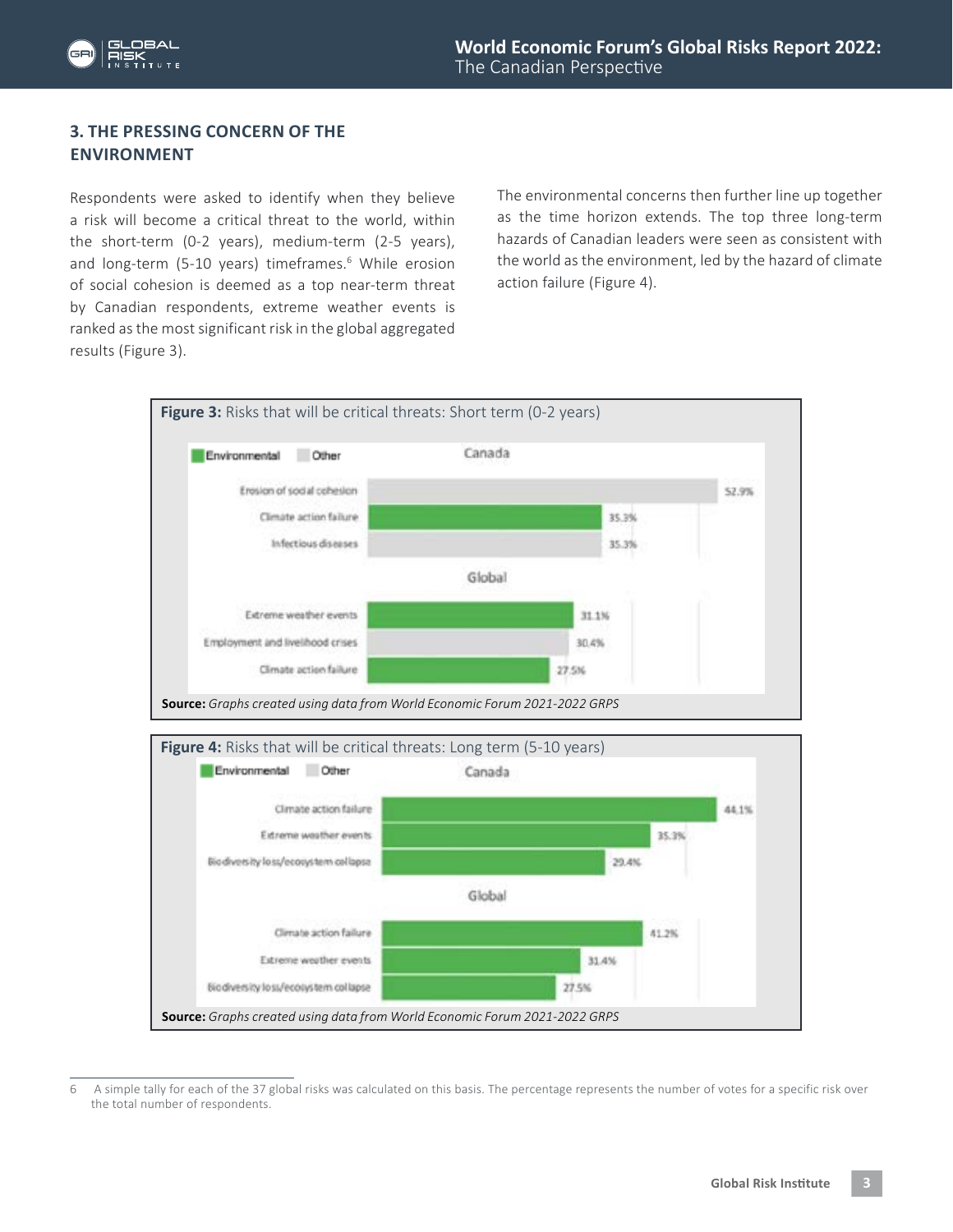# **4. UNEVEN INTERNATIONAL RISK MITIGATION EFFORTS**

"Artificial intelligence" and "cross-border cyberattacks and misinformation" are two areas where most respondents believe the current state of international risk mitigation efforts are falling short of the challenges. More than one in three Canadian respondents view effort to reduce AI risk "not started", signaling a concern over a wide gap in this area and a pressing need for stronger AI risk management (Figure 5).

In Canada, there is also a deeper concern that the efforts taken fail to keep up with increasing crossborder cybercrime. This is highlighted by a significant higher percentage of Canadian respondents (Canada 91% vs. Global 75%) who consider cyberattack risk mitigation measures not in place or still at an "early development" stage (Figure 6).